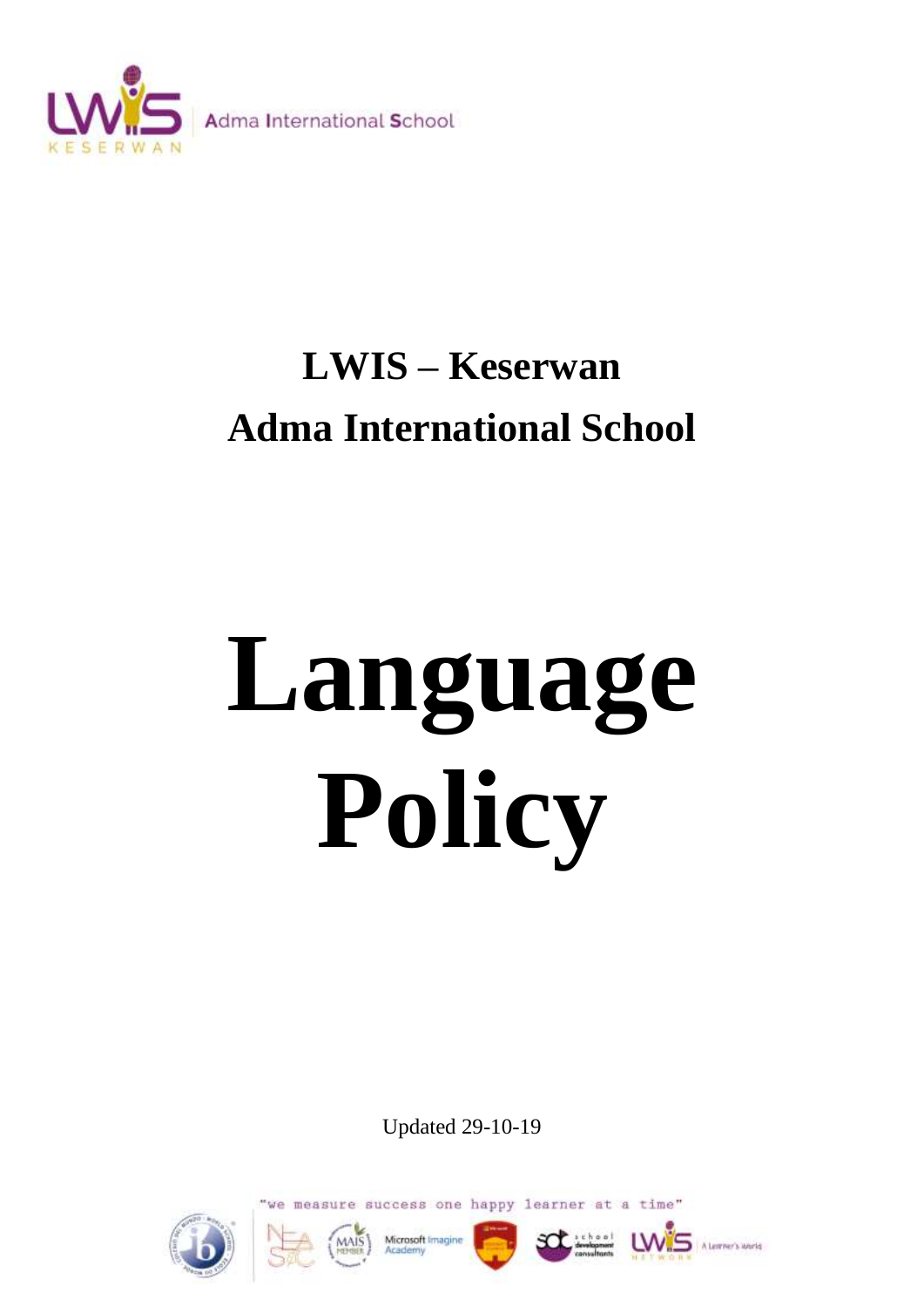

# **Table of Contents**



"we measure success one happy learner at a time"

LW<sub>S</sub>

A Lemmer's World

MAIS Microsoft Imagine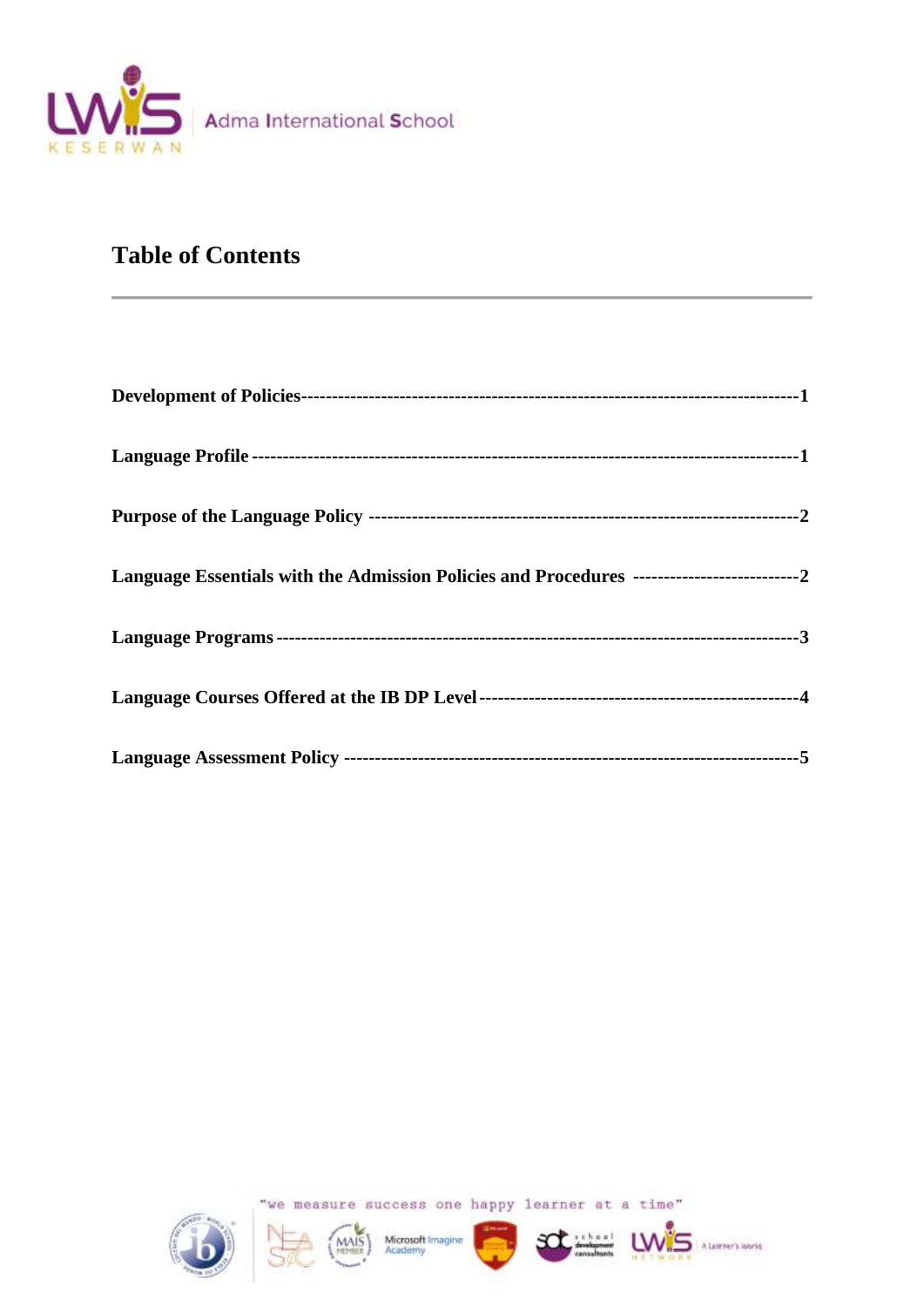

## **Development of Policies**

LWIS-Adma International School IB DP policies have been developed by the IB DP coordinator in collaboration with the IB DP committee. The committee includes the school principal, IB DP coordinator, IB DP teachers, TOK teacher, EE coordinator and supervisors, CAS coordinator, Head of Teaching and Learning, librarian, and members of the parent committee and student council.

The IB DP policies will be reviewed periodically at the end of each academic year in June and whenever updates are made available by the IB organization. They will be communicated to the school community through the school website, portal system, notifications, parent teacher meetings at the end of each term, and orientation sessions at the beginning of each academic year. They will also be available as hard copies in the library.

# **Language Profile**

Language, as defined by the "American School of Madrid Language Policy," is "integral to exploring and sustaining personal development, cultural identity, and intercultural understanding" (3).

LWIS Adma International School welcomes multinational students who desire to follow one of the following programs: the National Lebanese Program, the American Program, or the IB Diploma Programme.

The School's diverse student body is one of its special assets. The approximate number of students is 400. The school is made up of approximately 75% of students whose first spoken language is Arabic while 15% use English, 5% use French, and 5% use other languages such as Japanese, Spanish, and Russian. However, English is the language of instruction at LWIS-AIS for all programs, and it is considered as the first language at school. Hence, students are required to use the English Language within the classroom and are encouraged to utilize it outside the classroom. Moreover, the students who are following the Lebanese program take Civics, History, and Geography (G6-G12) in Arabic. Additionally, all teachers are considered as language teachers who must use appropriate vocabulary and terms inside and outside the classroom. Furthermore, teachers speak English at all times and ask their students to do so. Additionally, they support their students to ensure the written parts in all reports and papers are well expressed and formulated. As for French and Arabic, teachers follow a similar approach to ensure that the mother tongue language and other languages are well supported. The school also urges and supports teachers who need enhancement in the English language to attend External English

we measure success one happy learner at a time"

Microsoft Imagine

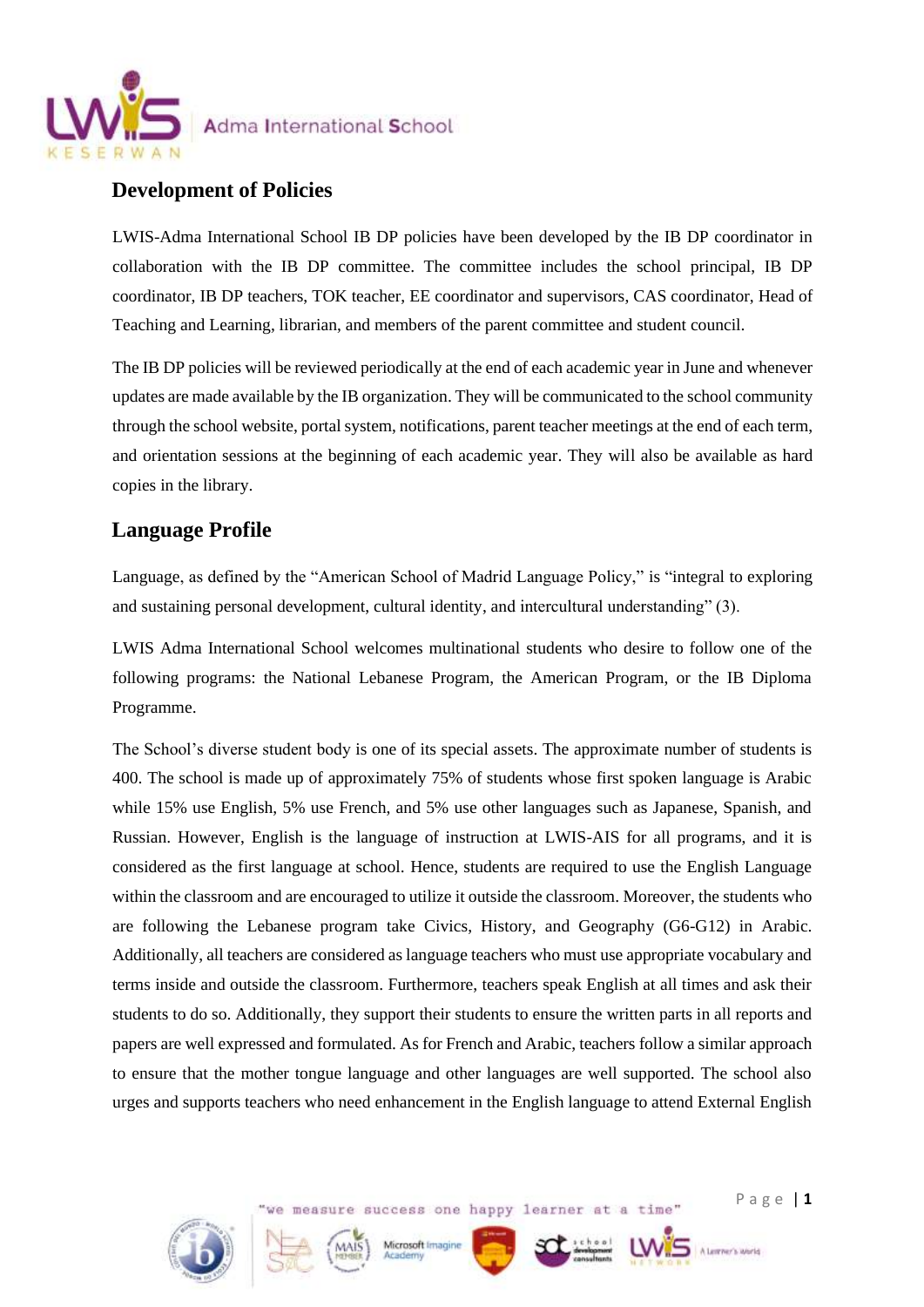

programs. All school publications and paperwork are published in English, as well as in Arabic and/or French if necessary. For instance, the school vision and mission are published in the three languages: English, Arabic, and French. Similarly, all communication with the parent community utilizes English mainly in addition to Arabic and French as needed.

As part of our schools educational objectives, we also strive to provide our students with the acquisition of knowledge, skills, and attitudes to help and encourage them to become good communicators and express themselves in more than one language. To this end, we encourage our students to become proficient in a second language and acquire knowledge of a third one. Typically, Arabic and French are the extra two languages. Occasionally, other languages, such as Spanish, German, and Italian may be offered as elective courses during Grade 11 and Grade 12.

# **Purpose of the Language Policy**

This language policy is a working document consistent with the stipulated principles and practices of the IB. The LWIS-AIS Language policy outlines our linguistic goals and defines the programme designed to help our students accomplish these goals and become global and proficient communicators.

# **Language Essentials with the Admission Policies and Procedures**

Applicants to all grade levels are required to take an entrance exam in English and/or Arabic, aiming to help the school to identify their proficiency in these two languages.

In order to join the IB DP, the students who are following the American Program must provide evidence of acceptable proficiency that makes it feasible for them to succeed in the IB DP English Language and Literature courses, whereas the students who are following the Lebanese program must show an acceptable level of proficiency in both Arabic and English.

Evidence might include but is not limited to:

- recommendation letters from the English and/or Arabic teachers focus on how students have learned and how they demonstrate their learning, such as their argumentation skills, their capacity to work under pressure, and their speaking and writing skills.
- average above 75 on English and/or Arabic course(s).
- English SAT score above 550 and/or PSAT score(s) above 500.
- score above 75 on entrance exams in English and/or Arabic for new students.

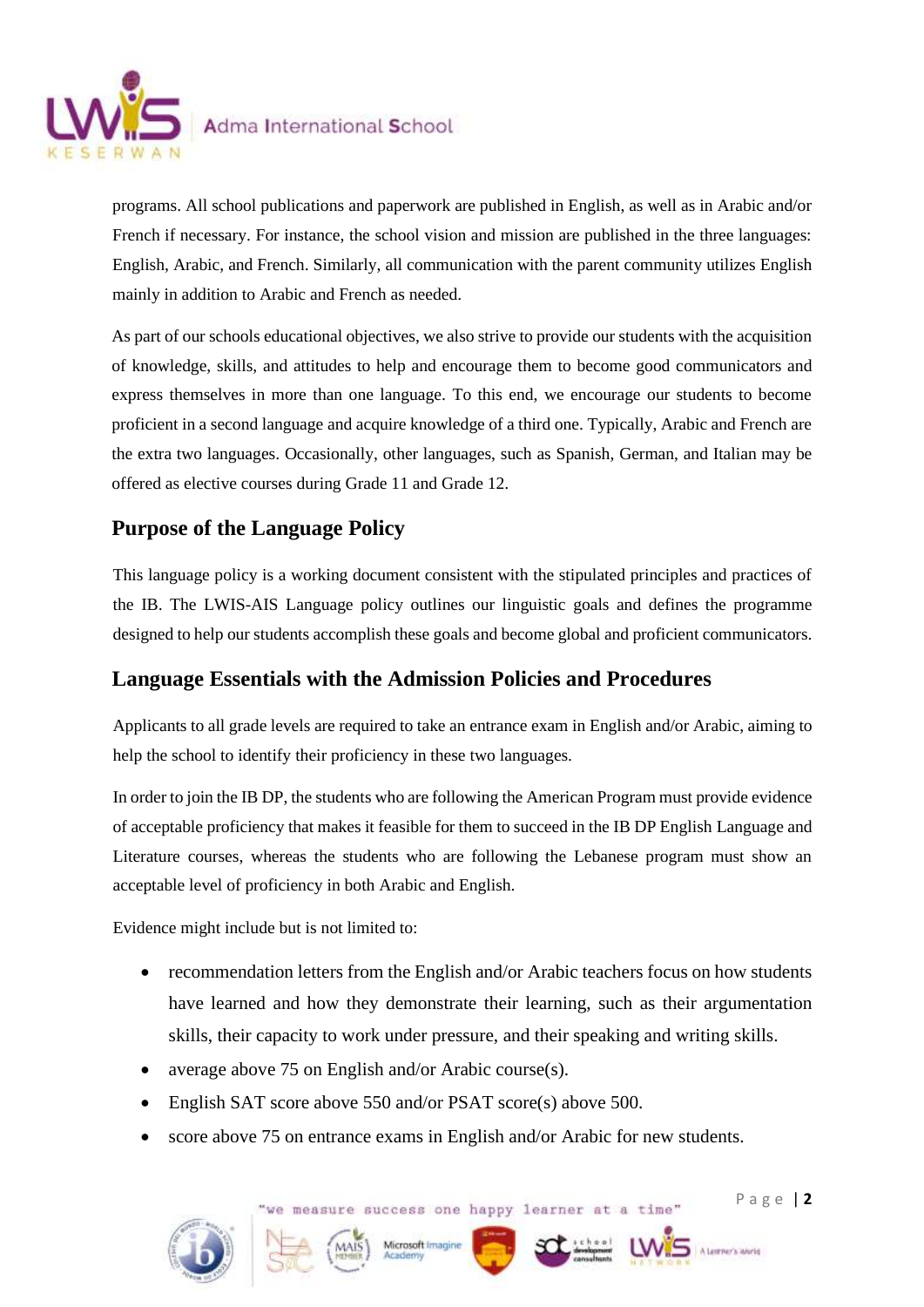

## **Language Programs**

#### **English Language**

The English language is used across all levels of the school, beginning at the preschool level. The main goal of the English course is to consolidate the four basic language skills: listening, speaking, reading, and writing. The goals concerning reading comprehension will be enhanced through reading and written commentaries, which include different linguistic and literary aspects.

However, the students who have not mastered the basics of English, are provided with various combinations of in class and out of class support and accommodations from learning support teachers and English as a Second Language teachers in addition to their other classes in order to receive the help needed to be proficient in English. Emphasis is placed on developing each student's oral and written communication skills, so that they can meet grade level expectations and build social relationships with English speakers. When the student demonstrates proficiency, then he/she will no longer need English Support.

#### **Arabic Language**

As an International School based in Lebanon, the Arabic language and Lebanese culture are considered major parts of the school curriculum. Hence, both Regular and Special Arabic courses are offered across the school sections. In fact, all the students who are native Arabic speakers and are following the Lebanese National Program are required to take a Regular Arabic class in each level of the school while the others take one of the levels of the Special Arabic courses. It must be noted that English as a Second Language (ESL) students or students with learning difficulties may not be taking Special Arabic every year.

The regular Arabic class consolidates the four basic language skills: listening, speaking, reading, and writing. The goals concerning reading comprehension will be covered through readings and written commentaries which include different linguistic and literary aspects.

In the Special Arabic courses, the main objective of Arabic as a foreign language is to introduce students to the Lebanese and Arabic cultures at a level enabling them to participate in everyday activities, using the Arabic language with sufficient fluency and accuracy. Students will be stimulated to develop interest

we measure success one happy learner at a time"

Microsoft Imagine



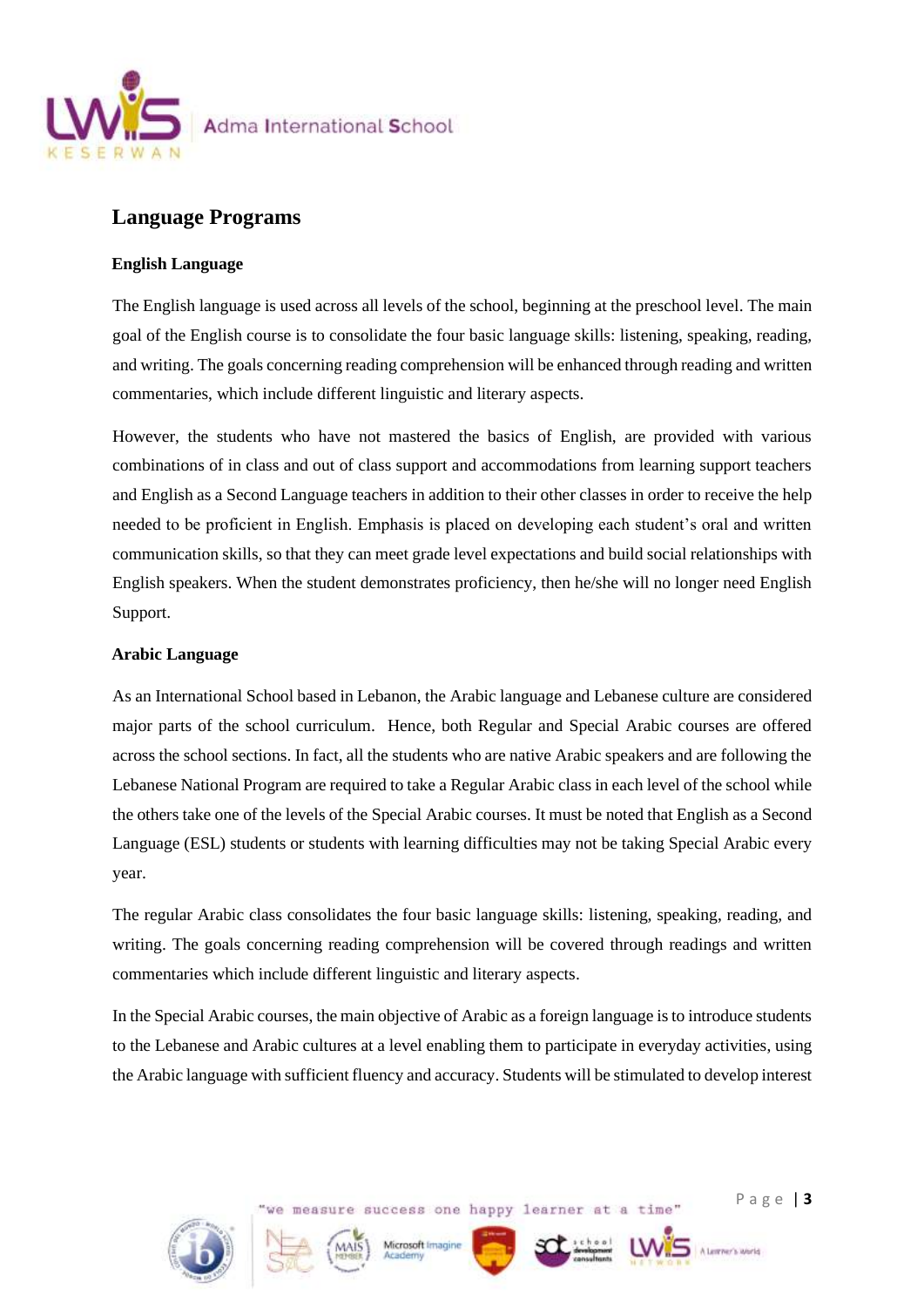

in learning Arabic and to build self-esteem and self-confidence with their ability to speak the language in and out of class. Several levels of Special Arabic are offered. Students will be placed after assessment at their language level according to their proficiency.

#### **French Language**

French is offered at all levels of the school; however, it is not required of all students. In particular, students who are following the National Lebanese program and have not acquired sufficient proficiency in English or Arabic usually do not take French. Additionally, for the students following the American program and who have not acquired sufficient proficiency in English, typically do not take French. For students who take French, the courses are offered at different levels and focus particularly on the basic components of French communication.

# **Language Courses Offered at the IB DP Level**

AS an IB DP school, we place importance on language learning, including mother tongue, host country language, and other languages. The following are the IB Language Courses and

Levels that we offer at LWIS-AIS based on the "Diploma Programme Assessment procedures:"

#### **Group 1**

English Language and Literature is taught as Language A subject at Standard Level for Scientific students and at High level for Non Scientific students. This course requires that the language is taught in a manner that is appropriate for students for whom that language is their mother tongue or who have reached native or near native competency in the language. (64)

Arabic Language and Literature is taught as Language A subject at Standard Level. This course requires that the language is taught in a manner that is appropriate for students for whom that language is their mother tongue and who were following the Lebanese Program and have received the Brevet certificate as required by the Ministry of Education. Furthermore, the course is open for students who have reached native or near native competency in the Arabic language. (64)

Note: A student may request to take a school-supported self-taught Language A literature course in his or her mother tongue. The approval of such a course varies depending on the ability and study habits of the student and the capabilities of the school to guide and support the student in this language.

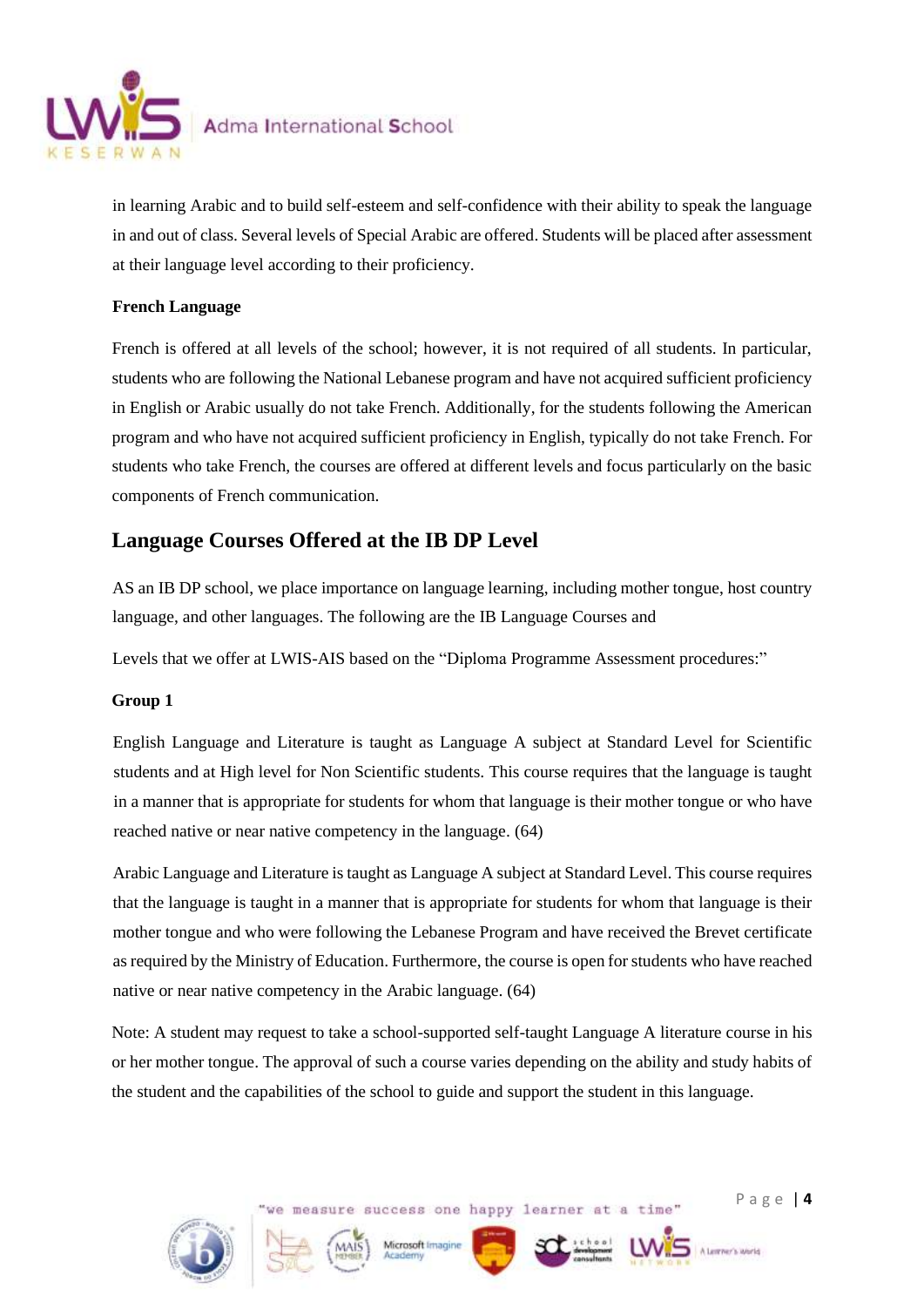

#### **Group 2**

French is offered as Language B ab initio in which the language is taught in a manner appropriate for students who are interested in acquiring a new language or have very little knowledge of the French language. (79)

# **Language Assessment Policy**

Assessment in language like all other subject areas within the school is carried out in accordance with the school Assessment Policy Handbook guidelines.









A Learner's World